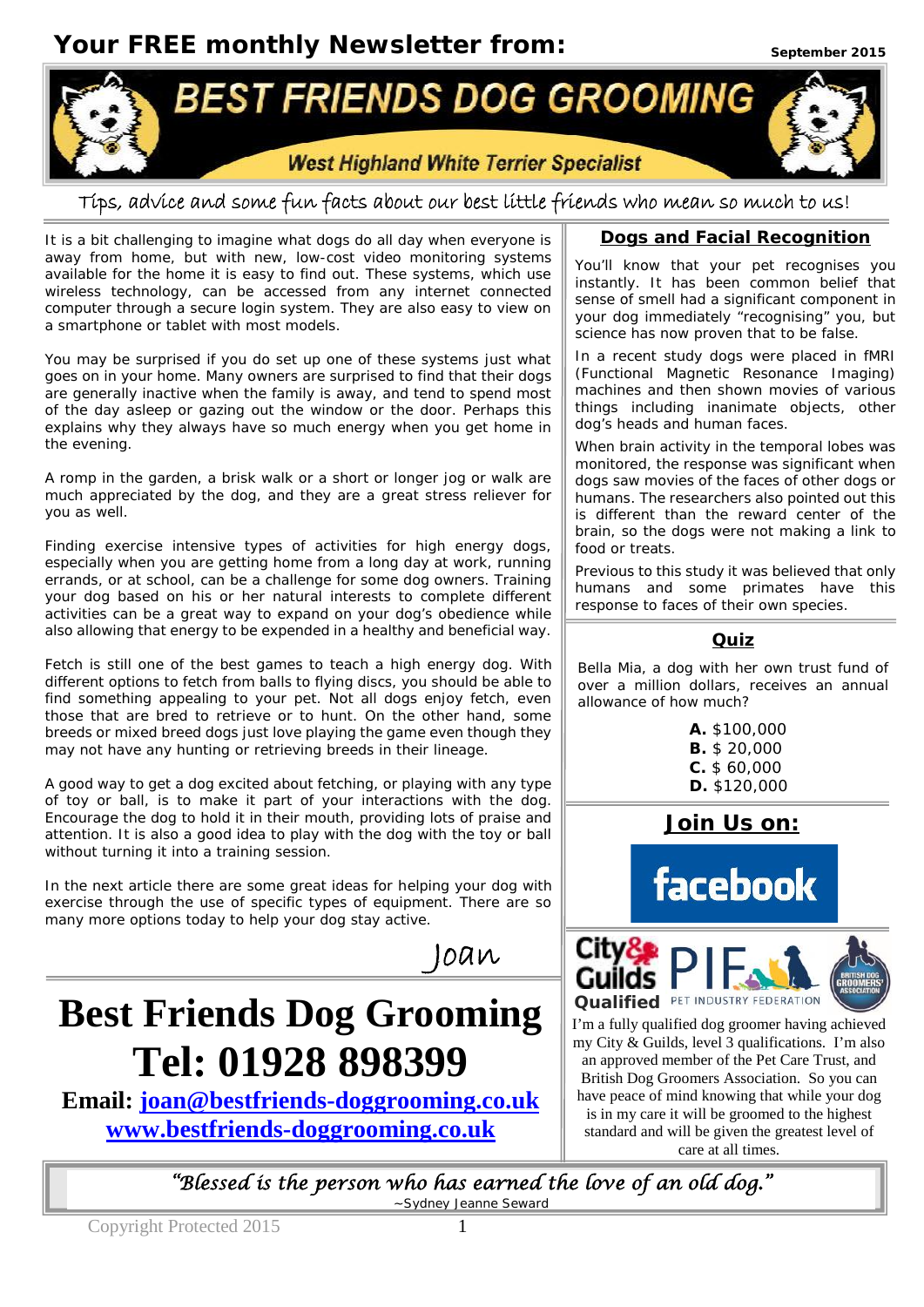| <b>Fruits, Vegetables and Dogs</b>                                                                                                                                                                                                                                                                                                                         | <b>Crate Training Benefits</b>                                                                                                                                                                                                                                                                                                                                                                              |
|------------------------------------------------------------------------------------------------------------------------------------------------------------------------------------------------------------------------------------------------------------------------------------------------------------------------------------------------------------|-------------------------------------------------------------------------------------------------------------------------------------------------------------------------------------------------------------------------------------------------------------------------------------------------------------------------------------------------------------------------------------------------------------|
| Dogs are true omnivores, which means they can eat a wide<br>range of different types of foods. Of course they thrive on<br>meat and fish, but many dogs are also very fond of different<br>types of fruits and vegetables.                                                                                                                                 | There are many benefits to crate training a dog. In the<br>summer months when the family is planning trips for the<br>day or longer drives, having the dog in a crate makes<br>everything much easier and much safer.                                                                                                                                                                                       |
| It is important, as a pet owner, to feed your dog a healthy<br>diet, and providing small amounts of fruit and vegetables<br>as treats, snacks, rewards or as part of a healthy, balanced<br>homemade diet is a good option.                                                                                                                                | However, even in the house, when visiting others or when<br>your dog needs help or assistance, crate training can be<br>very helpful.                                                                                                                                                                                                                                                                       |
| Not all fruits and vegetables are good for dogs, and                                                                                                                                                                                                                                                                                                       | Natural for the Dog                                                                                                                                                                                                                                                                                                                                                                                         |
| contrary to popular myth, dogs will eat things that are not<br>good for them. As a dog owner you have probably had this<br>experienced, so staying with healthy fruits and veggies<br>while avoiding potentially problematic options is essential.                                                                                                         | While a human may think of a crate as confining and<br>restricting, a dog crate trained correctly and with patience<br>will see the crate as his or her comfort zone.                                                                                                                                                                                                                                       |
| Fruits                                                                                                                                                                                                                                                                                                                                                     | Dogs and their wild relatives all see denning as a natural<br>behaviour. In your home, the crate simply replaces the den<br>and provides a shelter, sanctuary and place to get away                                                                                                                                                                                                                         |
| Just like humans, dogs seem to have their favourites when<br>it comes to fruits as well as vegetables. Some of the most                                                                                                                                                                                                                                    | from whatever may be upsetting to the dog.                                                                                                                                                                                                                                                                                                                                                                  |
| popular fruits for many dogs include:                                                                                                                                                                                                                                                                                                                      | A Home Away from Home                                                                                                                                                                                                                                                                                                                                                                                       |
| Cantaloupe - don't feed the rind<br>Apples - avoid feeding seeds<br>$\bullet$<br>Pears - just like apples, avoid feeding the seeds<br>$\bullet$<br>Pumpkin - all parts are edible and safe including<br>$\bullet$                                                                                                                                          | If you have to go out of town on a trip or are visiting a<br>friend or family member or even when staying in a hotel,<br>your dog's crate is his or her home.                                                                                                                                                                                                                                               |
| seeds and rind<br>Bananas - most dogs don't like the skin and it can<br>$\bullet$<br>cause digestive blockages<br>Blueberries - freeze a few for a fun summer treat<br>$\bullet$<br>Cranberries - raw or cooked<br>$\bullet$<br>Oranges - remove the rind and seeds<br>$\bullet$                                                                           | This allows them to simply snuggle into the crate and relax<br>in safe and familiar environment. In the event a dog ever<br>wanders away, placing the crate out will often allow you to<br>find the dog as he or she will seek out that comfort and<br>wait for you to return.                                                                                                                              |
| Strawberries<br>$\bullet$<br>Watermelon - remove seeds and rind                                                                                                                                                                                                                                                                                            | Safety                                                                                                                                                                                                                                                                                                                                                                                                      |
| Vegetables<br>There is actually a long list of vegetables your dog can eat<br>and may find very tasty. Like fruits, dogs will often pick and<br>choose their own favourites. Raw options include:                                                                                                                                                          | Unfortunately, not all people are dog people, and<br>sometimes you may need to put a dog in a safe place to<br>avoid problems with visitors. When your dog is crate<br>trained this won't seem like a punishment, instead it is just<br>a place to rest and relax until they can have free run of<br>their home again.                                                                                      |
| Carrots<br>$\bullet$<br>Broccoli                                                                                                                                                                                                                                                                                                                           | <b>Help for Car Sick Dogs</b>                                                                                                                                                                                                                                                                                                                                                                               |
| Cucumbers - peeled                                                                                                                                                                                                                                                                                                                                         | Traveling with a car sick dog is never a fun experience.                                                                                                                                                                                                                                                                                                                                                    |
| Peas<br>Cooked vegetables can include:                                                                                                                                                                                                                                                                                                                     | Some dogs are more prone to car sickness than others,<br>and for some dogs with more travel the situation will<br>resolve itself.                                                                                                                                                                                                                                                                           |
| White potatoes<br>$\bullet$<br>Sweet potatoes and yams<br>Cauliflower<br>Asparagus<br>Green beans<br>Edamame                                                                                                                                                                                                                                               | Your vet can prescribe medication to help with car<br>sickness, but you can also:<br>Exercise your dog before a car ride, helping your<br>$\bullet$<br>dog to remain calm<br>Avoid feeding your pet for at least 4 to 6 hours<br>$\bullet$                                                                                                                                                                  |
| Start with just small amounts of any fruit and vegetable,<br>these are not to be a large portion of the daily ration. Wash<br>everything thoroughly to remove any chemical residue, or<br>even better, try to buy from an organic grower. You can<br>also try your hand a gardening as well, giving you a supply<br>of your pets favourite healthy snacks. | before the trip, and then only a light feeding<br>Take short car trips with a positive ending, such<br>$\bullet$<br>as going to a doggy park or somewhere the dog<br>enjoys<br>Bring your dog's favourite toy and bedding and<br>$\bullet$<br>place them in the crate with the dog<br>Try opening a window slightly to allow fresh cool<br>$\bullet$<br>air and lots of scents to keep your dog distracted. |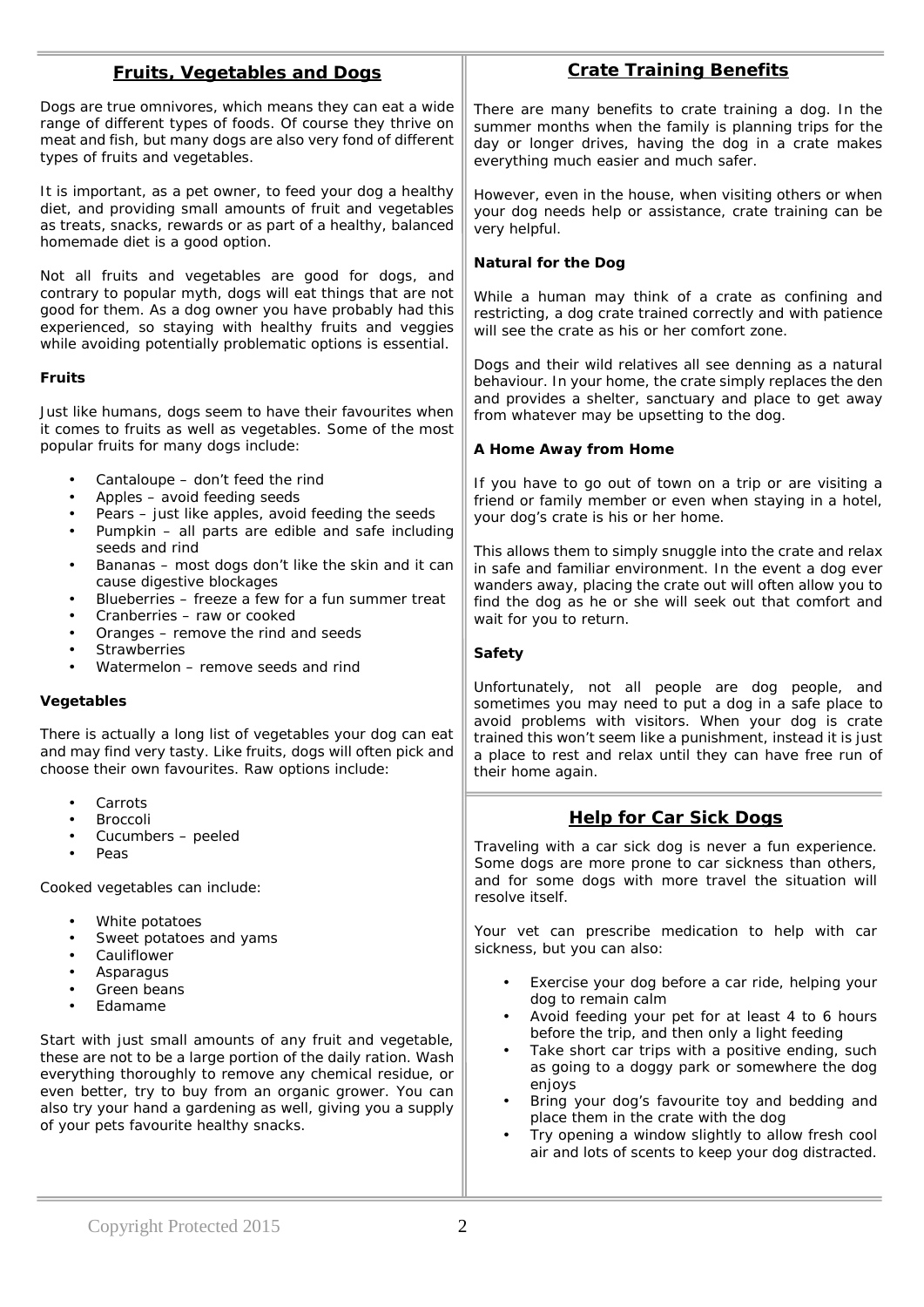## **Exercise Equipment for Dogs**

It is not surprising to find that the pet industry has paid attention to the demands of vets, pet owners, and dog lovers all over the world with an increasing range of exercise equipment for dogs. With more dogs living indoors in city flats or in residences without outdoor spaces to run, having specialised dog exercise equipment only makes sense.

There is a wide range of different options from low tech, high fun types of equipment through to upscale types of systems with some very advanced technology. Dog owners can choose the equipment based on their dog's preference and their own physical ability levels.

#### **Low Tech**

Low tech equipment that is great for exercising any type of dog can be made a home or purchased pre-made. These include the obstacles and jumps used in agility training, including adjustable jumps, A-frame obstacles, dog walk ramps, teeter totters and weave posts.

These are owner-involved types of exercise equipment options that will challenge your dog as well as allow you both to work together on obedience, agility and physical fitness. There are lots of online videos showing how to construct these obstacles at home with simple, low-cost and safe materials.

Always choose materials that are durable and heavy enough to support the weight of your dog. Some equipment, such as weave posts or adjustable jumps are used for any dog, you can just set the height and the distance apart to match your dog's size and ability.

Several companies also make exercise balls for dogs, which are very similar to exercise balls for humans. They provide core strength training and balance training for dogs, and are often used for recovery after an injury.

#### **High Tech**

A higher tech option and one that is less exercise intensive for owners is a specially designed motorized treadmill for dogs. It is critical not to attempt to exercise a dog on a treadmill designed for humans as there is a high risk of injury.

Treadmills for dogs are sold based on the weight of the dog and will require the owner train the dog to use the treadmill as well as provide constant supervision when in use.

There are also treadmills for dogs that operate with puppy power. The dog's movement when walking on the treadmill generates the power to move the belt and create the movement.

These treadmills are not the same as a good outdoor romp where the dog gets to explore the world around him or her and get some much needed outdoor time. However, they are a great option for exercise in cold or wet weather or for those dogs with more energy that you know what to do with.

## **Dogs and Technology**

In addition to advances in exercise equipment design and technology for dogs, there is a whole new market in providing fitness monitoring devices and GPS trackers.

Fitness monitoring devices, which are sold under several different brand names, are designed very much like those used by humans. They are not worn on the legs but rather on the collar, and they typically include both GPS as well as fitness monitoring options.

**The Design and Features**

There are slightly different designs and features to any of the dog activity monitors, but they are all basically a small device that fits on the collar and provides a wireless signal. There are some systems that are a complete collar as well. so there is variety in the styles.

For the best systems there is the ability to synch the dog fitness monitor with your computer, smartphone or tablet. This is a great way to keep track of where your dog is and what he or she is doing at any time during the day or evening.

In addition, some systems allow you to set daily activity goals for the pet and to even track food consumption, health issues, medications or other important issues from any internet connected device.

**Safety**

There are also some systems that allow you to designate a "zone" for your pet. This could be your home, your fenced area or even a kennel run. Should the monitor cross the zone the system will send a text or an alert, notifying you of the dog's actions.

While not all dog fitness trackers have GPS, this also provides a simple way to track down a missing or lost dog, adding another benefit to these high tech devices.

#### **Using Puppy Pads**

Puppy pads are an ideal housetraining idea for those times you can't be present with a puppy. However, they are also a good option for a senior dog or even an adult dog that may have difficulties in holding their bladder when left alone.

When using puppy pads there are some simple tips to keep in mind to make life easier for both you and your dog. These include:

- Always choose a location where leaks from the pad won't cause damage to carpet or other flooring.
- Changes pads as soon as the dog has used the pad to prevent tracking waste throughout the home.
- Always reward the dog for using the pad.
- Use the pads in the same area of the home at each use.